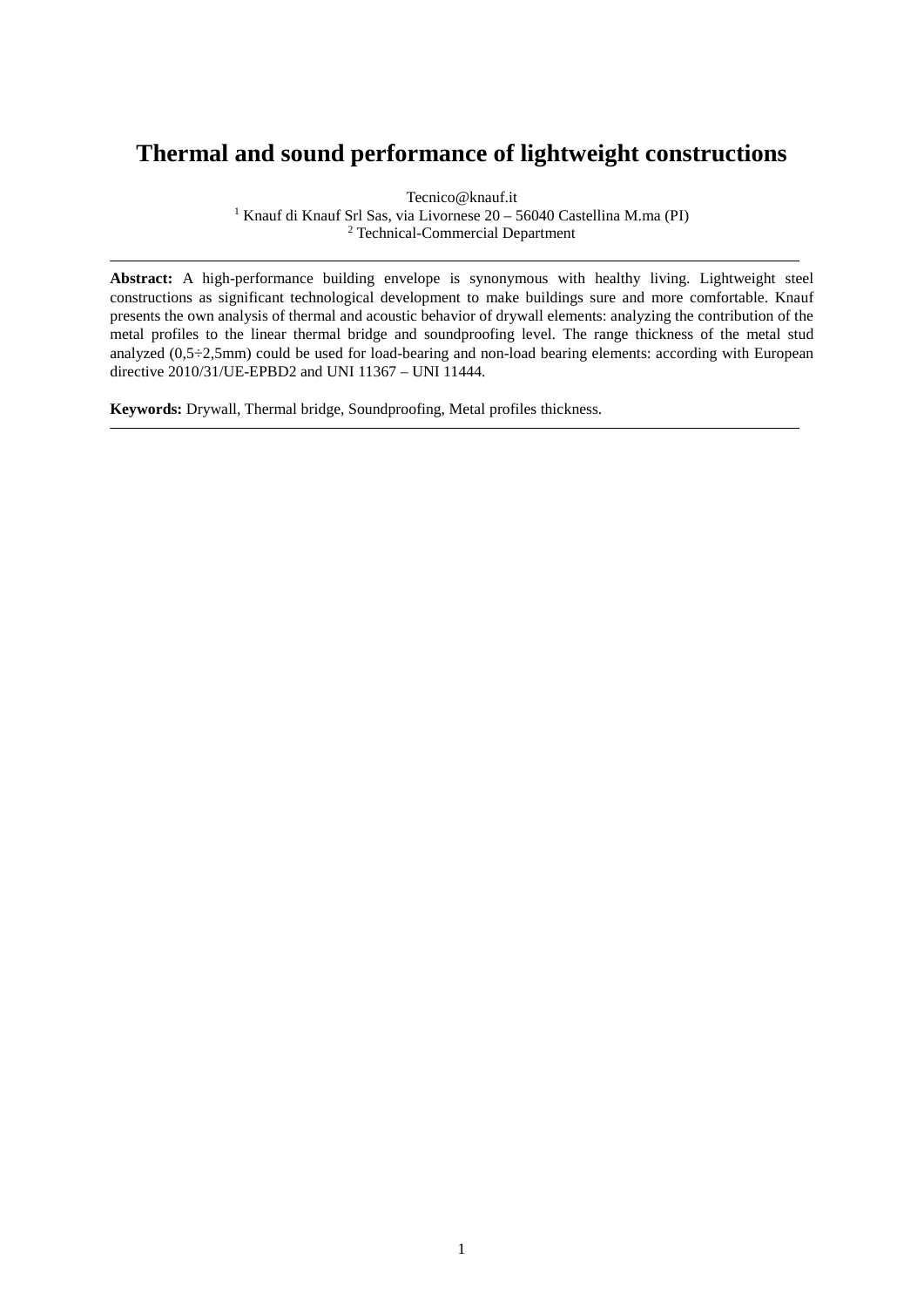## **Search Object**

Steel lightweight constructions are typically characterized by a cold formed C-shaped steel structure collaborating with gypsum boards on each C-wing side.

Thickness of the cold formed C-shaped profile identifies the drywall systems for non-load bearing applications or light steel systems for load bearing applications. At the same time thermal and sound insulation performance are insure by a high performance gypsum board (with a high density of core and coating cardboard) and by the therno-pysical characteristics of the insulation material installed between the C-vertical stud. The main goal of this research is it to identify the correct correlation between thermal/sound insulation and steel sheet thickness, in order to develop a simple drywall system with own properties performance level in optimized light steel system: considering the effect of the linear thermal bridge ( $\nu$  [W/mK]) and soundproof insulation produced by the thickness variation of the C-profile.

Thermal analyzes were conducted using F.E.M software while the acoustic results are based on experimental tests.

## **Linear Thermal Bridging**

Linear thermal bridging, represents the extra heat flow occurring at building junctions, which is over and above that through the adjoining planar elements. Linear thermal transmittance is measured in W/m.K, referred to as a 'psi-value' and expressed as a 'ψ–value'. The lower the ψ–value, the better the performance of a junction detail.

Linear thermal bridging are not taken into account in U–value calculations, but, instead, they are taken into account separately in the calculation methodologies used to assess the operational CO2 emissions of buildings.

The thermal resistance R is the resistance, a material counters a heat flow with at  $1 \ ^{\circ}K$  for one m<sup>2</sup> and is based on the conductivity K. R is calculated as the thickness of the material divided by its thermal conductivity

$$
R = \frac{l}{k}
$$

 $k =$  thermal conductivity (W/mK)  $l =$  material thickness (m)

This calculation of the R-value can also be performed for multilayer components, named as  $R_T$ :

$$
R = \frac{l_1}{k_1} + \frac{l_2}{k_2} + \dots + \frac{l_n}{k_n}
$$

Based on the R-value the U-value thermal transmission coefficients, describe the amount of heat flow of an assembly. It is calculated as the reciprocal value of the sum of the thermal resistance and the surface resistances  $1/h_0$  and  $1/h_i$ : on the conductivity K. R is calculated as the thickness of the material divided by its thermal conductivity.

$$
U = \frac{1}{\frac{1}{h_0} + R_T + \frac{1}{hi}}
$$

So the U-value describes the heat flow in a one dimensional way, which is needed to describe the energy loss of areas of the same assembly. This is not applicable to areas of thermal bridges. Heat flow through building assemblies was typically calculated using one dimensional, parallel path heat calculations. The general equation is:

$$
Q = (U_1 \cdot A_1 + U_2 \cdot A_2 + U_3 \cdot A_3 + ...) \cdot \Delta T
$$

Where:

- Q is the heat flow through a defined area of a building enclosure with multiple adjacent assemblies;
- $U_x$  is the Thermal Transmission Coefficient in  $BTU/h/m^2/K$  for assembly x including the effect of the interior and exterior surface films;
- A<sub>x</sub> is the Area of assembly x, in m<sup>2</sup>;
- ΔT is the difference between the indoor air temperature and the outdoor air temperature.

It would be more comfortable working with the concept of thermal resistance (R) than its inverse thermal transmission (U). Using thermal resistance, equation 1 then becomes.

$$
Q = \left(\frac{A_1}{R_{T1}} + \frac{A_2}{R_{T2}} + \frac{A_3}{R_{T3}} + \dots\right) \cdot \Delta T
$$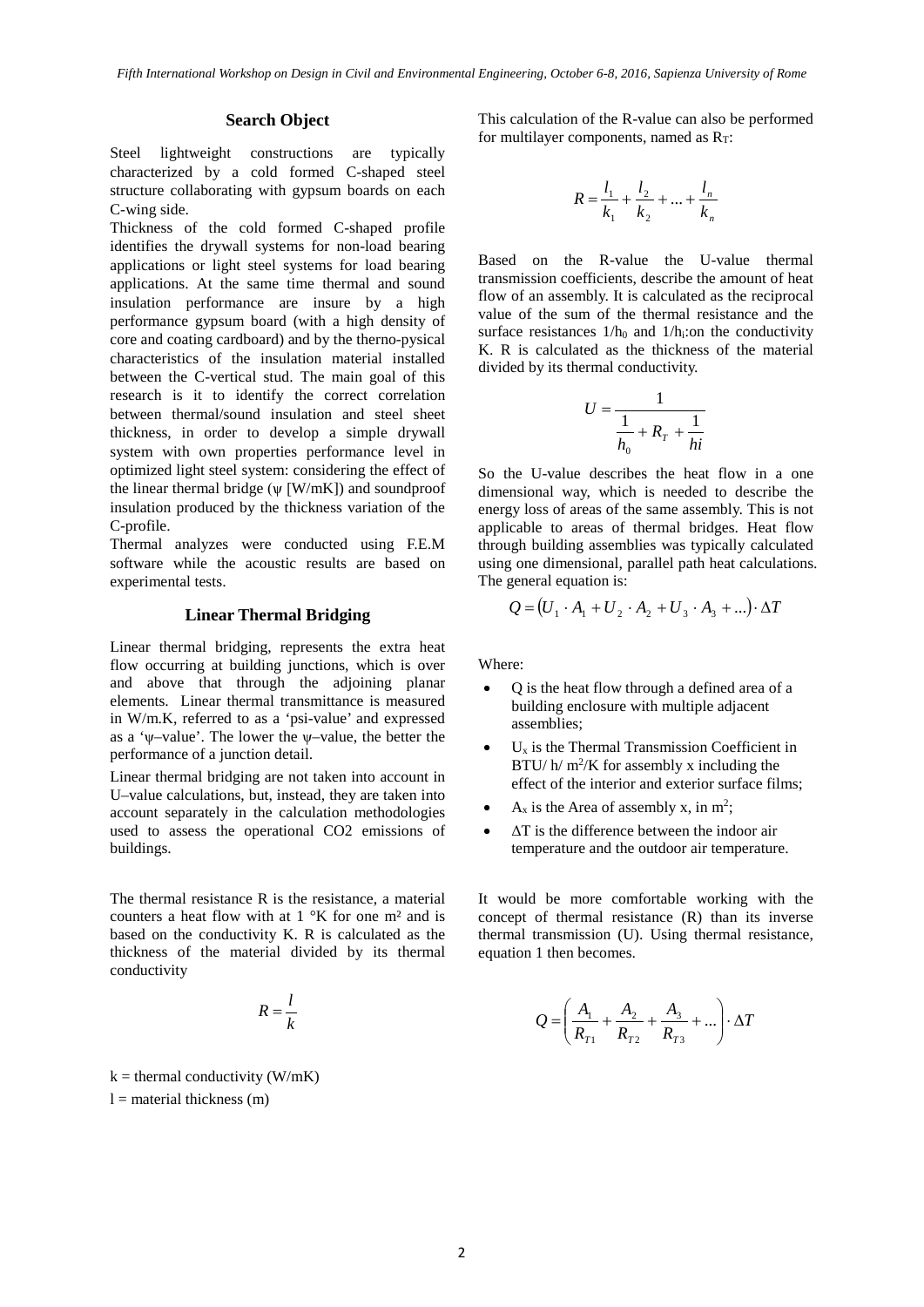where:

 $R_{Tx}$  is the thermal resistance for assembly x, generally obtained by summing the resistance of each layer of material in the assembly including inner and outer air films and:

$$
R_{effective} = \frac{\left(\frac{A_1}{R_1} + \frac{A_2}{R_2} + \frac{A_3}{R_3} + \dots\right)}{A_{TOT}}
$$

$$
U_{effective} = \frac{1}{R_{effective}}
$$

Q and Reffective are useful to illustrate some important aspects of material thermal bridges.

Consider a wall with R 20 insulation; if 4% of its area is penetrated by a concrete slab and 0.07 % of its area by steel connectors, about the same amount of heat would go through each of the slab, the steel, and the rest of the wall. The Effective R-Value of the wall assembly would be about one third of the insulation value (i.e. about 4.2). Clearly, if one does not take into account the impact of thermal bridging, this can result in major errors in calculating heat flows through building assemblies and the purchased energy required to make them up.

In reality, the equations only hold true if heat flow is one dimensional and parallel or, in other words, there is little lateral heat flow so that heat does not move sideways and around thermally resistant elements. This has proven to be a reasonable approximation in wood frame construction, where even the structural materials have significant thermal resistance (wood is about R1 per inch). In buildings constructed of highly conductive materials such as concrete, steel, aluminum, and glass, the assumption of parallel heat flow is much less likely to be valid.



*Fig. 1 Pattern of heat flow through a building enclosure with materials that allow lateral heat flow to a thermal bridge*

Figure 1 illustrates several important concepts using the example of a slab, such as a balcony, penetrating a wall and therefore the insulation layer:

- Heat will flow laterally to the easiest path through the assembly (i.e. the slab).
- The clear field heat flow  $(U_0)$  is the heat flow through an assembly without thermal anomalies. The linear transmittance is the additional heat flow with the thermal anomaly due to lateral heat flow as shown in Figure 1.
- One can view the influence of the thermal bridge as being an additional heat loss due to the slab (the yellow area under curve on the graph) that is added to the heat loss of the wall without the slab (the blue area of the graph).

Recognizing that the heat flow through a thermal bridge can be added to the heat flow through a "clear field" building assembly provides a method of accounting for thermal bridges that cannot really be addressed by the "parallel path" method.. This is particularly true when the power of computer modeling can be used to determine the heat flow attributable to specific types of thermal bridges. It has proven useful to classify thermal bridges by how one would add them up:

- The impact of small, frequent and distributed bridging elements (e.g. brick ties or Z-girts carrying cladding) (see the girts in Figure 16 below) are generally best handled by adding their thermal influence to Clear Field Effective U-value ( $BTU/ft^2/°F$ ) for the assembly. The term  $U_0$  is used to represent this.
- The heat transfer associated with linear element (e.g. slab edges, corners, roof/wall intersections, window wall interfaces etc.) can be handled by determining the Linear Heat Transmittance coefficient (BTU/h/ft<sup>2</sup>/ºF). The Greek letter Psi (Ψ) is conventionally used to represent a linear transmittance.
- The heat transfer associated with intermittent or singular elements (e.g. beams or other projecting structural elements) can be handled by determining the Point Heat Transmission coefficient BTU/h/oF). The Greek letter Chi (χ) is conventionally used to represent a point transmittance.

Figure 2 illustrates an example of using computer modeling to determine the Ψ value of a linear thermal bridge, in this example a slab penetrating a wall. One creates two "models" with the same width and height:

**The wall without the slab but with the frequent and distributed bridging elements (the Z-girts in this case) that one would want to include in U0. The** program provides the heat flow per unit time for the assembly  $(Q_0)$ .

The assembly including the slab. The program provides the heat flow per unit time for the combined assembly (Q).